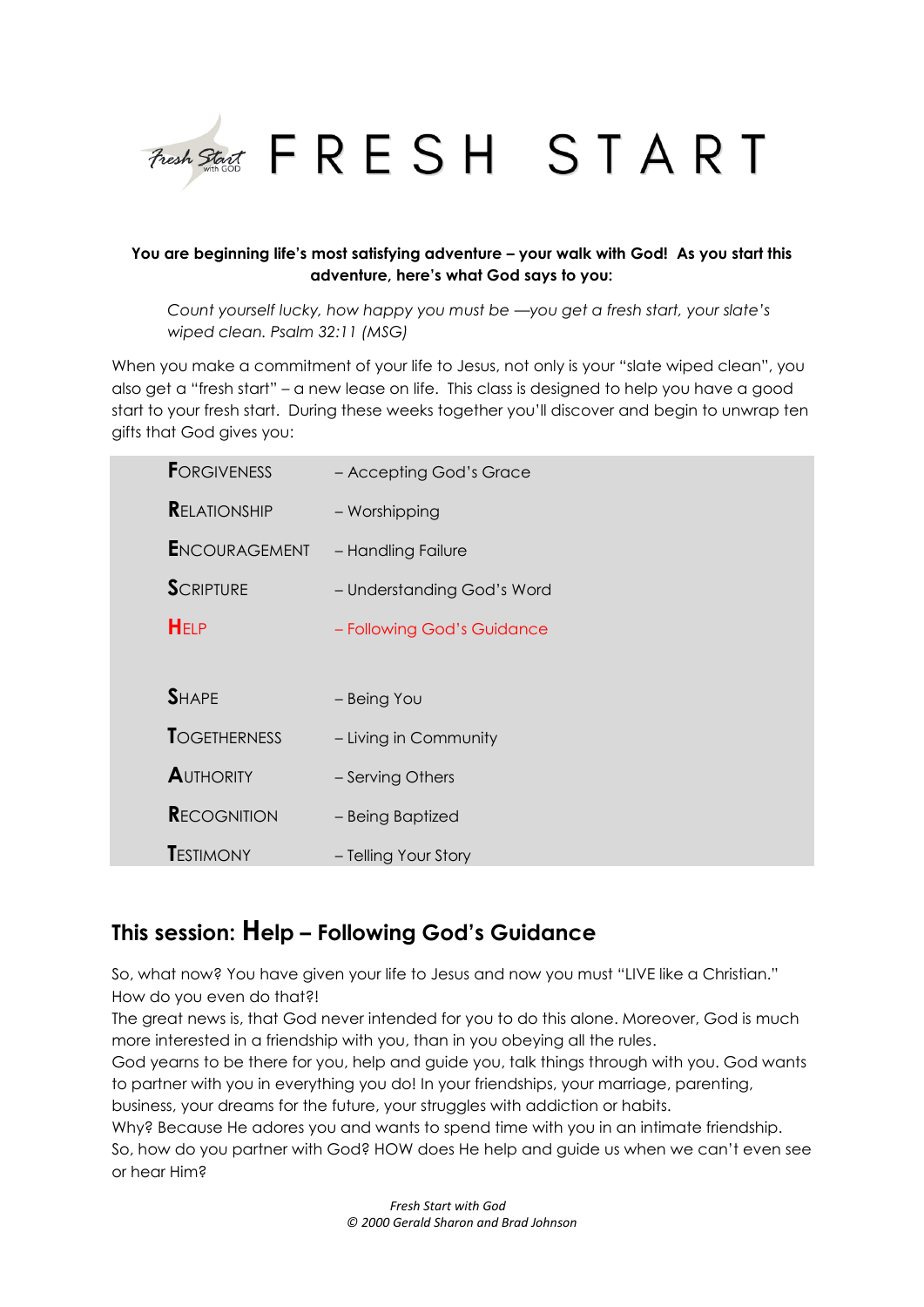*I will ask the Father to send you the Holy Spirit who will* **help** *you and always be with you. John 14:16 (CEV)*

So, Holy Spirit is always there for us. He is with us and He is inside us. Still, although He is always there, He is a gentleman. He won't ever force his help or guidance on us. Holy Spirit always waits for us to approach Him. God wants us to seek Him.

*You will call upon Me and pray to me, and I will listen to you. And you will seek Me and find Me, when you search for Me with all your heart. Jeremiah 29:12-13 (NKJV)*

# **There are 4 ways in which Christians can get help for daily living**

#### **1. Understand that our guidance comes from God.**

*Trust in the LORD with all your heart; do not depend on your own understanding. Seek His will in all you do, and He will direct your paths. Proverbs 3:5-6 (NLT)*

#### **2. Guidance also comes from God's Word.**

*Your word is a lamp for my feet and a light for my path. Psalm 119:105 (NLT)*

*All scripture is inspired by God and is useful to teach us what is true and to make us realize what is wrong in our lives. It straightens us out and teaches us to do what is right. It is God's way of preparing us in every way, fully equipped for every good thing God wants us to do. 2 Timothy 3:16-17 (NLT)*

Isn't that amazing! We actually have a hard-copy guidebook for life, that is useful and relevant, even in today's modern world.

#### **3. Guidance comes from God's Spirit.**

*When the Spirit of truth comes, He will guide you into all truth. John 16:13 (NLT)*

Holy Spirit is with and inside each of us the instant we become His.

#### **4. Guidance comes from godly counsel.**

This is great! God's will and intention are for us to also find guidance in godly friendships and mentorships. As we said in the beginning, God never intended for us to get saved and then just plough on all by ourselves. He wants us to, not only talk things through and walk it out with Him but also with godly people we trust.

*For lack of guidance a nation falls, but many advisers make victory sure. Proverbs 11:14 (NIV)*

> *Fresh Start with God © 2000 Gerald Sharon and Brad Johnson*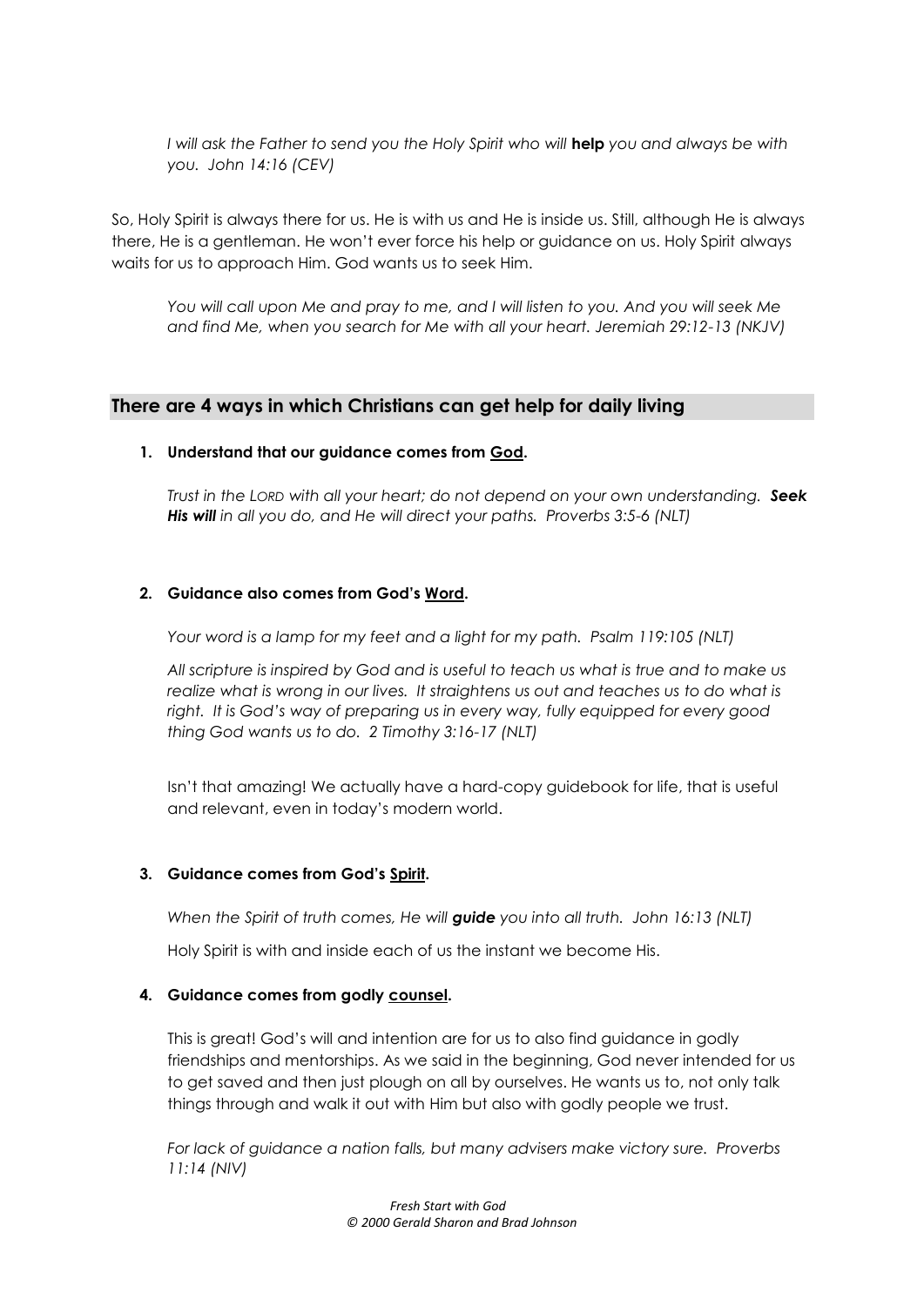*Plans fail for lack of counsel, but with many advisers they succeed. Proverbs 15:22 (NIV)*

# **What do I need to KNOW when trying to follow God's guidance? There are 3 things**

## **1. God cares about the details of my life.**

*The Lord directs the steps of the godly. He delights in every detail of their lives. Psalm 37:23 (NLT)*

The word gets even more specific.

*Don't worry and ask yourselves, "Will we have anything to eat? Will we have anything to drink? Will we have any clothes to wear?" Only people who don't know God are always worrying about such things. Your Father in heaven knows that you need all of these. Matthew 6:31-32 (CEV)*

To me, this is the most wonderful thing about God's nature! He cares about every little detail of my life! God is concerned about what we drink and what we eat. God is far more interested in what's happening in your life than you might think.

# **2. God wants me to be specific.**

When you are looking for guidance from God ask a specific question.

"God, what do You think about me expanding the business to another province? What is the next step? What should I do here?" Or "Why is my teenager so quiet this past week? What can I do besides praying? How should I do it?" Over twenty times in the New Testament, God says "Ask." God wants you to ask for advice about your relationships, your career, your health, your finances…

He is eager and waiting to answer you. ...So ASK. He is interested in the details.

> *If you want to know what God wants you to do, ask Him, and He will gladly tell you…. James 1:5a (LB)*

# **3. God wants to answer.**

*James 1 says (God) is always ready to give a bountiful supply of wisdom to all who ask Him; He will not resent it. But when you ask Him, be sure that you really expect Him to tell you…. James 1:5b-6 (LB)*

> *Fresh Start with God © 2000 Gerald Sharon and Brad Johnson*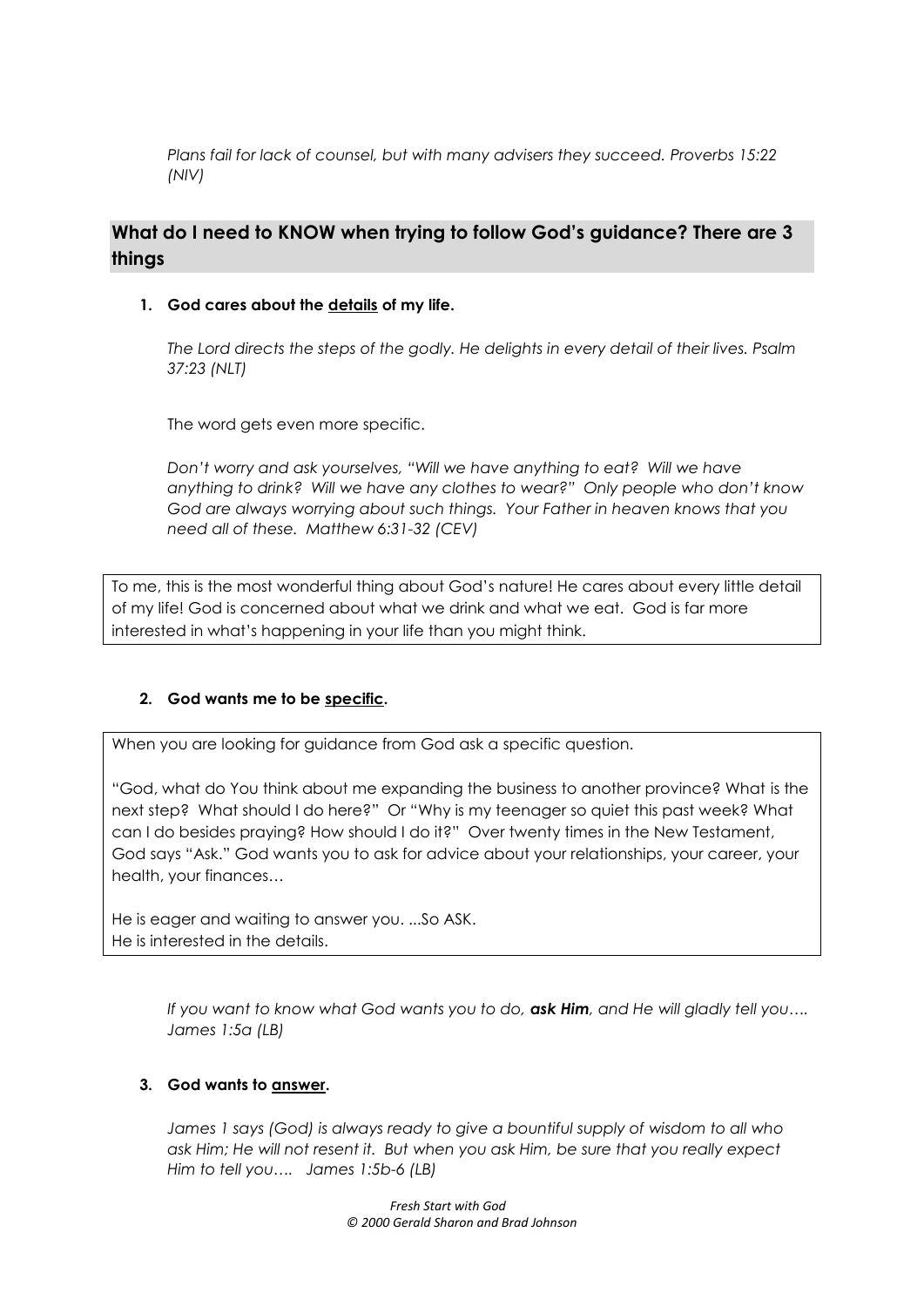God is not a father or friend who wants to play cat-and-mouse with us. I have found that God is more willing to talk to us than we are willing to listen to Him. I want you to try something with me.

On the count of three, breathe out, completely exhale…ready, 1, 2, 3. Hold it…hold it…hold it…. Now, breathe in. We need both, don't we?

Breathing out is our prayer, our talking to God, asking God for what's on our hearts. Breathing in is our listening to God. Just like we need to both breathe out and breathe in, we need to talk to God and listen to God.

# **We talked about what we need to know when we ask God's guidance. Now, what do I need to DO to follow God's guidance?**

*In this section we will unpack these verses in* Habakkuk 2:1-2: *I will climb my watchtower and WAIT to see what the Lord will tell me to say, and what answer He will give to my complaint. The Lord gave me this answer: "Write down clearly on tablets what I reveal to you, so that it can be read at a glance."* 

Habakkuk 2:1-2 (TEV*)*

These verses give us 5 great keys that will help us hear from God.

# **KEY NR 1: WITHDRAW**

# *I will climb my watchtower….*

This expression in Hebrew means **I'm going to get alone**

I'm going to get alone, go off by myself, get rid of external distractions so that I can hear God speak. Find a quiet place alone, and...that can be difficult at times, especially for parents of preschoolers.

Susanna Wesley was the mother of 18 children. Two of her sons, Charles and John, shaped England in their day. Charles Wesley wrote several hundred songs. John Wesley was the founder of the Methodist denomination. Both men had a profound effect on the world and the work of God in the world. With 18 kids, how did Susanna Wesley ever find a quiet place to pray? This was her solution...Every afternoon she would sit in her living room and pull her apron up over her head. The children knew that when mother was in her rocking chair with her apron up over her head she was not to be disturbed. Where there's a will there's a way!

With 18 kids, if she could find a way to get alone with God, do you think you can? Sure!

Find a place where you can be quiet, get alone with God and listen. One of the reasons why you don't hear God speak to you more is because you are surrounded by noise. Your music is always on, the TV, your phone is never out of reach, you're surrounded by noise. So you can't hear the still small voice of God.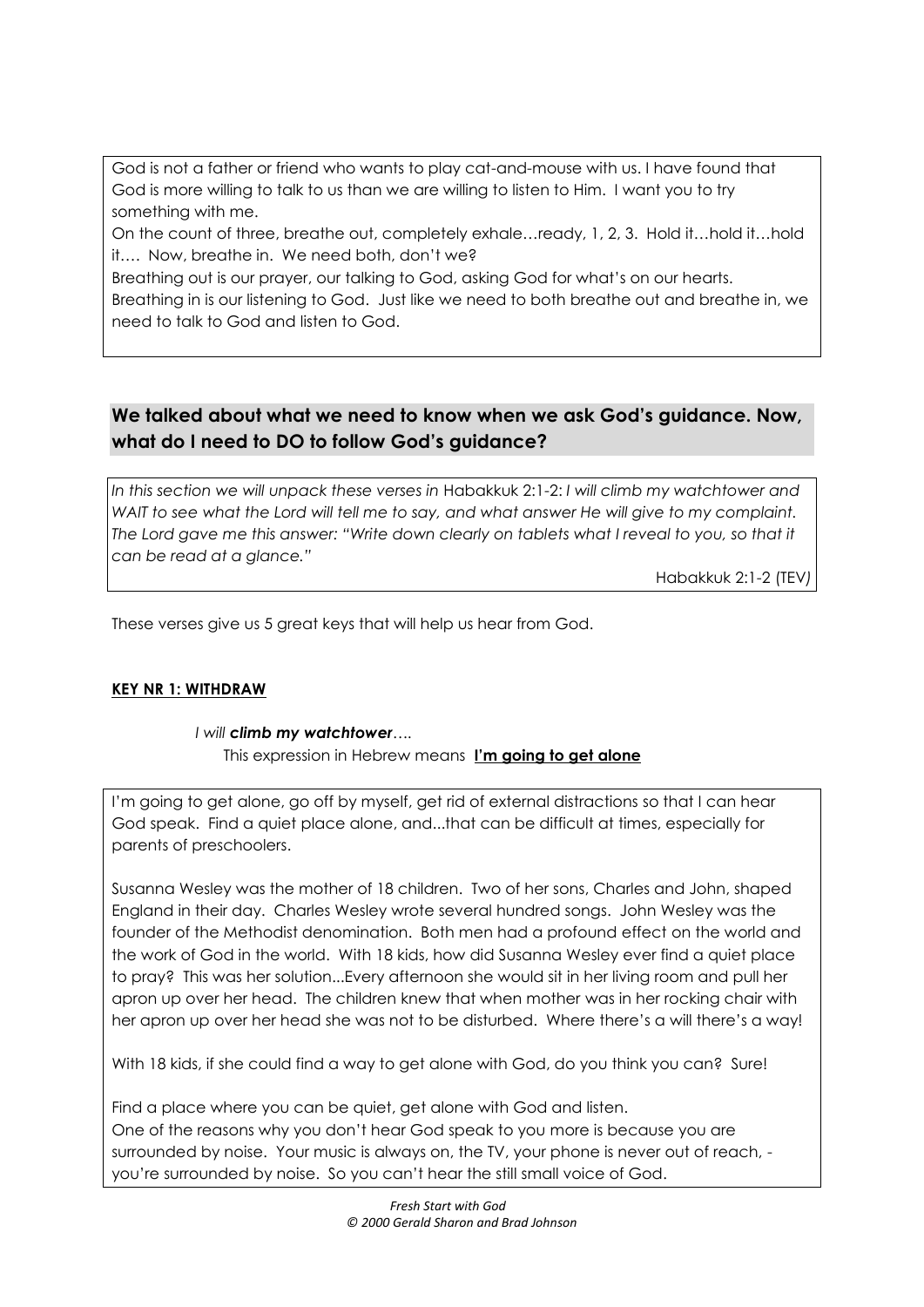Remember, He's a gentleman. He is not going to bellow out guidance, you need to seek Him.

Get alone.

*Jesus often withdrew to lonely places and prayed. Luke 5:16 (NIV)*

Jesus led a very active life, yet despite that, it says He often withdrew. He made it a habit. If Jesus needed to do it, we do too. We need to get away from the distractions.

If that is all that was needed for you to hear God it would be easy, right? But after you get in a quiet spot, then you need to quiet yourself ‒ your mind and emotions. And that leads us to the second thing.

# **KEY NR 2 to help us hear God: WAIT**

This is completely contrary to our fast-paced, don't-delay lifestyles. Waiting is sometimes a really good thing. Not necessarily easy, but good.

> *I will …wait…* Habakkuk 2 This means: be still

It means don't move, stay put, don't run around – be still. God speaks to the person who takes the time to listen. The one reason many of us don't hear God is that we are just too busy.

"God, I've got 30 seconds for you. Ready...Set...Go!"

*Be still and know that I am God. Psalm 46:10 (NIV)*

*I wait quietly before God, for my hope is in Him. Psalm 62:5 (NLT)*

# **KEY NR 3 to help us hear God: WATCH**

*I will climb my watchtower and WAIT to see what the Lord will tell me to say…*

An important key to listening to God is to understand that God's voice is often visual. God often wants to speak through a mental picture. There are hundreds of examples in the Bible where people were praying and God gave those people a mental picture or vision. It is all through scripture. It is one of the primary ways God contacts people – through impressions in your mind. He gives you a mental picture, image, or vision inside your head.

Remember: Whenever you have an impression it needs to be tested:

Does it agree with the Bible?

Does it make me more like Jesus?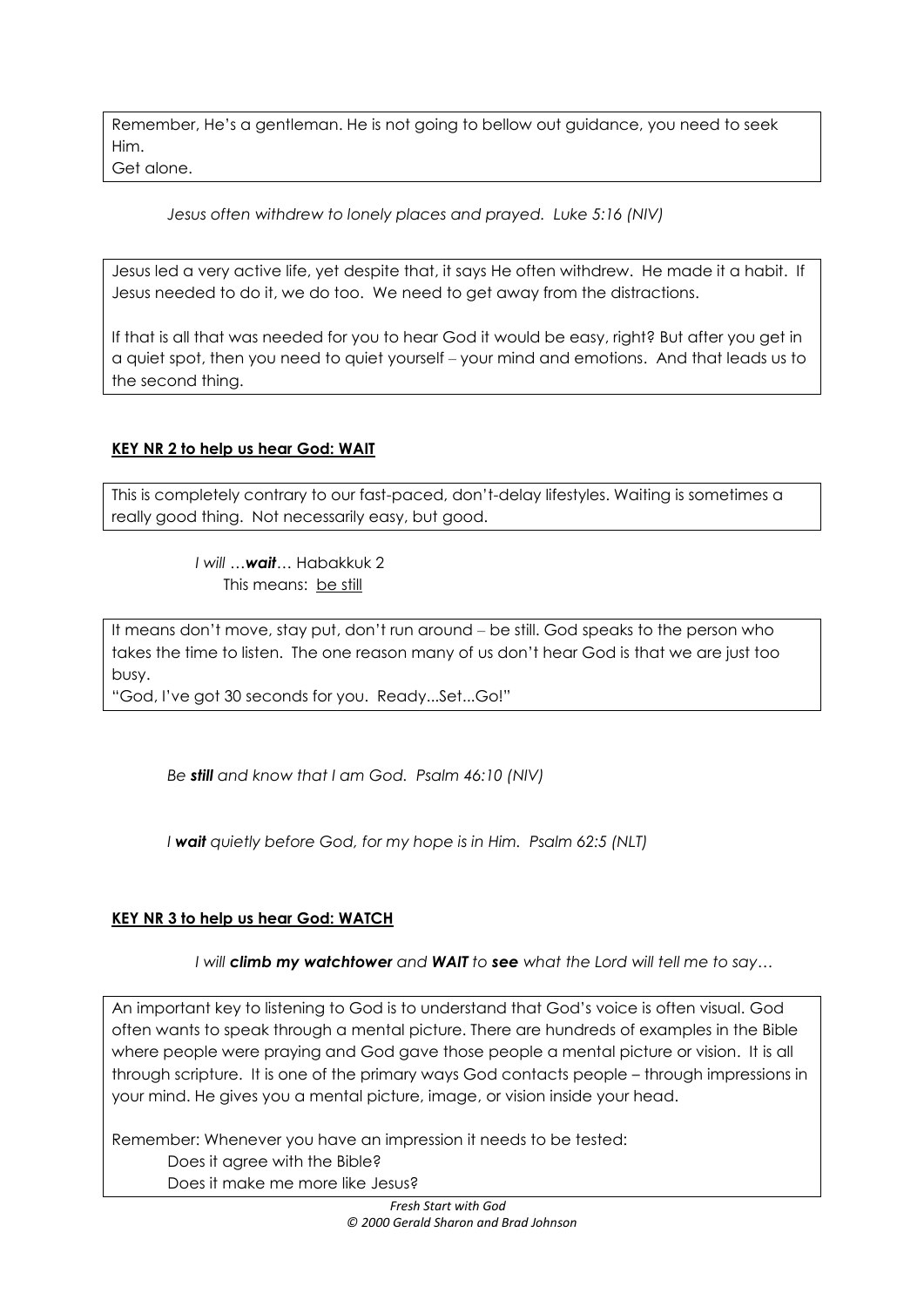Is it consistent with how God shaped me? Do I sense God's peace about it?

Jesus said, *"Watch and pray…"* Matthew 26:41 (NIV)

There is a visual element to prayer. And if you will grasp it, it will open up a whole new area of your life, in relationship to Jesus.

> *I pray…that the eyes of your heart may be enlightened in order that you may know the hope to which He has called you….* Ephesians 1:18 (NIV)

Wait! I thought my eyes were in my head! He is not talking about physical eyes. He is talking about spiritual eyes...spiritual senses. When you were born physically you got a set of physical senses. Hear, taste, touch, smell, feel. When you were born spiritually you got a set of spiritual senses: spiritual eyes, spiritual ears. We hear and see God with our spiritual eyes and ears.

### **KEY NR 4 to help us hear God: Write**

*Write down clearly…*

Write out your prayers as you think them. Buy a notebook as you are praying. Write out your prayer while you are praying it. It is called journaling. Many great Christians in history have journaled. They wrote down their prayers, what they wanted to say to God. And then they would wait. When they felt directed by God they would write what God said back to them.

If you want an example of journaling, there is a whole book on it...It's called Psalms, the longest book in the Bible. In almost every one of David's Psalms, he starts with a question. God, Why are my enemies prospering when I'm trying to live for You? And then he waits, watches, and writes down God's answer.

Journaling gives your body something to do while you're praying. Journalling keeps you focused. Your mind won't wander when you're writing down what you're trying to think about.

Another benefit of journaling is that it allows you to remember what you have said to God and what God has said back to you. To me, it has always been so meaningful and precious to page back in past journals and be reminded of what God revealed to me at certain times in my life.

We have learned four keys to hear from God so far. They are: withdraw, watch, wait, and write.

### **KEY NR 5 to help us hear God: WORSHIP**